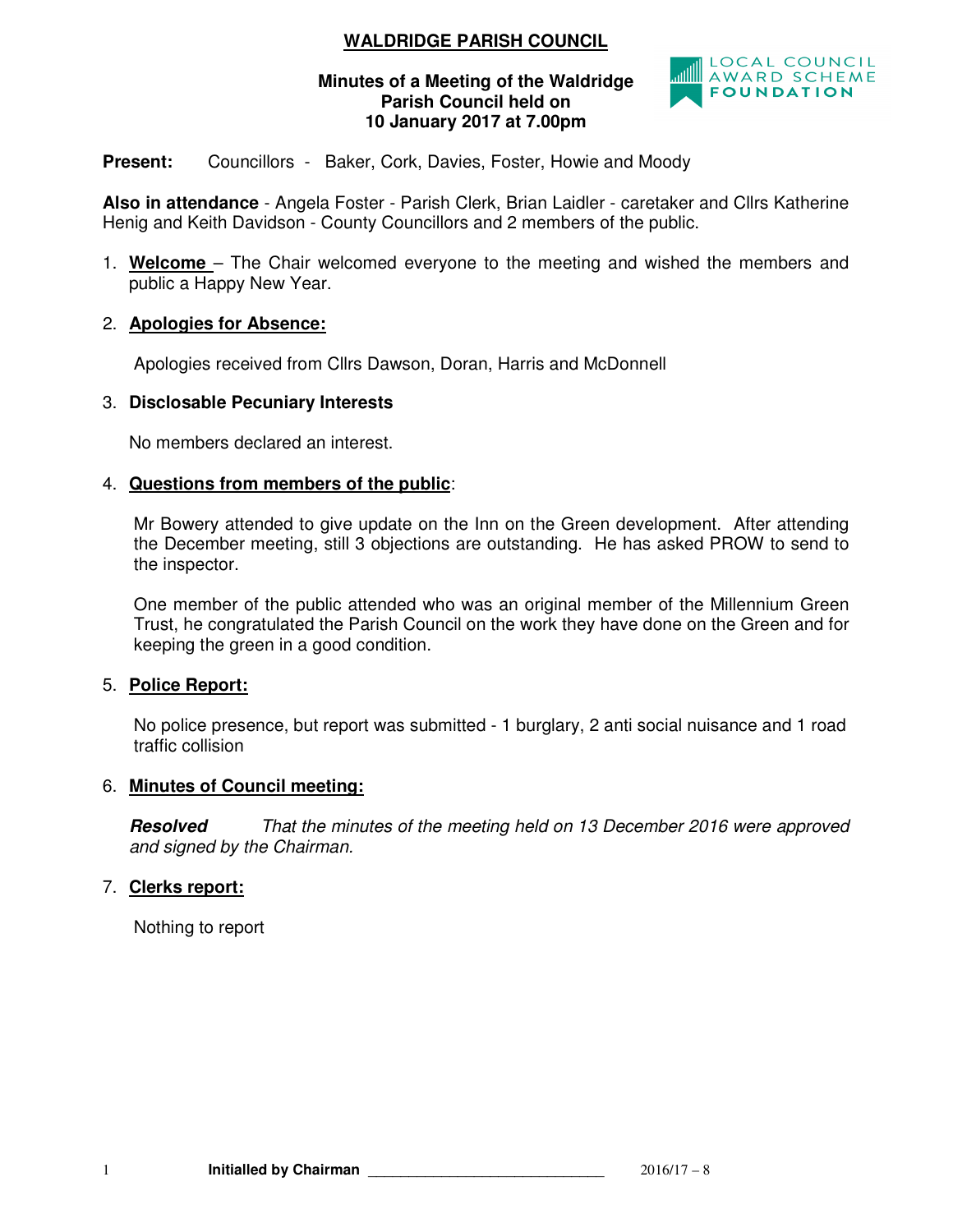### 9. **Parish Matters and on-going items**

## a) **Planning applications received**

- *No applications received*
- b) **To consider any planning applications received after the agenda was published.** 
	- *No applications received*
- c) **County Councillors report** Cllr Henig submitted her report covering:

**Road safety** - Speed watch update

**Local environment** – Fell interpretation project

**Other** - Car parking scheme / Birch View playground / County Durham Plan

**Resolved:** *Report noted. The AAP to invoice the Parish for the match funding of the parking scheme.* 

d) **Fitness equipment / Millennium Green / goal posts / fun hoop monthly inspections –** 

**Resolved:** *Report noted, no issues raised* 

e) **Damp in rooms** - Having heating on twice daily seems to have worked slightly. 3 quotes have been received for pointing. Quote of £160 for thermostat was received. Quotes for dehumidifier was received, up to £200

**Resolved***:. It was agreed to have thermostat installed and to purchase a dehumidifier and get one extra quote for pointing. Also to get costs for removing chimney.* 

f) **Precept -** The Clerk gave recommendations to precept needed.

**Resolved:** *It was agreed leave the precept as the same as last year with no increase to band D properties.* 

g) **Clippings** - The Clerk distributed the clippings for approval.

**Resolved:** *It was agreed to go to print.*

h) **Battle is Over event** - Correspondence received requesting holding an event on 18 November 2018 in memory of the First World War ending

**Resolved:** *It was agreed to hold an event, the Clerk to register an interest. Further ideas to be brought to the next meeting.* 

i) **Timetable of events** – CDALC forthcoming events (if any)

Nothing to report

j) **Policy review** - (if any to be reviewed/adopted)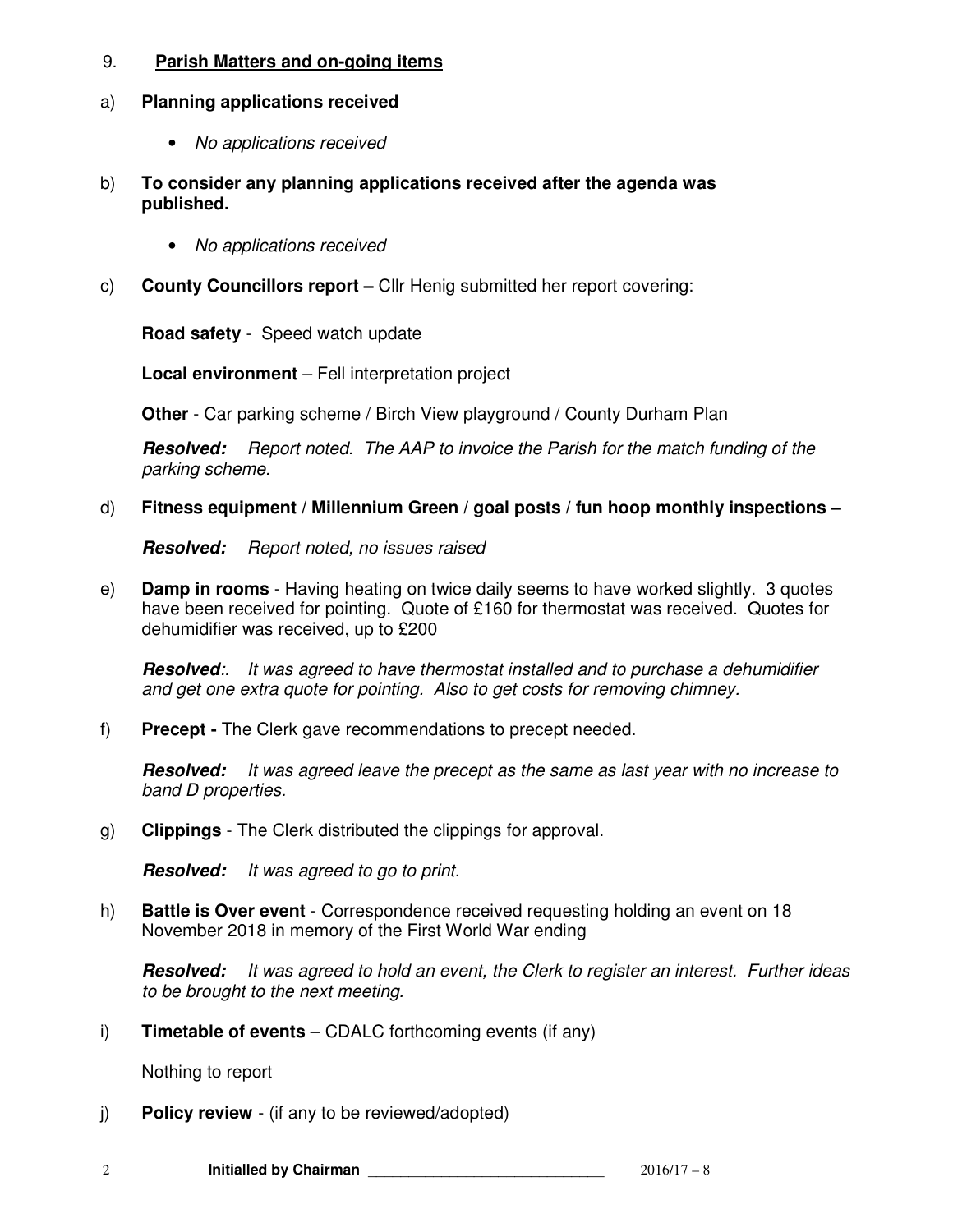- Public participation
- Community Engagement

**Resolved:** *It was agreed to approve with no changes and be updated on website* 

- k) **Cars parked on hammerhead** After sending letter out, only one resident responded. The Clerk to contact DCC and send second letter out stating that DCC will be instructed to get cars removed.
- l) **Annual Parish Meeting** The date was agreed of 27 April, making it more interesting to attract residents was suggested.

**Resolved:** *It was agreed to invite Dorothy Hall to do a talk on the history of Waldridge and the First World War.* 

m) **Quarterly Accounts -** The Clerk distributed accounts for approval

**Resolved:** *Cllr Moody signed the bank reconciliation, bank statement, petty cash and budget*

## n) **Correspondence received**

- 1. Request for holding elections in rooms on 4 May 2017
- 2. Request for nominations for Royal Garden Party

## **Resolved:**

- *1. Cllr McDonnell to arrange opening/closing*
- *2. Cllr Cork was nominated.*
- o) **Correspondence received after agenda published** (to note only)
	- Nothing received
- p) **Waldridge in Bloom working group update** 
	- Cllr Cork gave an update. Cllr Cork requested some top soil £70 per bag

**Resolved:** *Update noted. Agreed to purchase top soil*

q) **Fun day -** A date of 3rd September was suggested. All activities were discussed. Hire of generator and van were discussed.

**Resolved:** *It was agreed to hold event on 3rd, the Clerk to book all existing activities. More suggestions to be brought to the next meeting. It was agreed to get generator fixed but to hire one for the Halloween night. It was agreed to hire a van for 2 days. Clerk to get costs.*

- r) **AAP forum updates** 
	- No update available
- s) **Urgent issues for noting** (Clerk to use delegated powers if necessary) **and any items Councillors wish to agenda for next meeting**